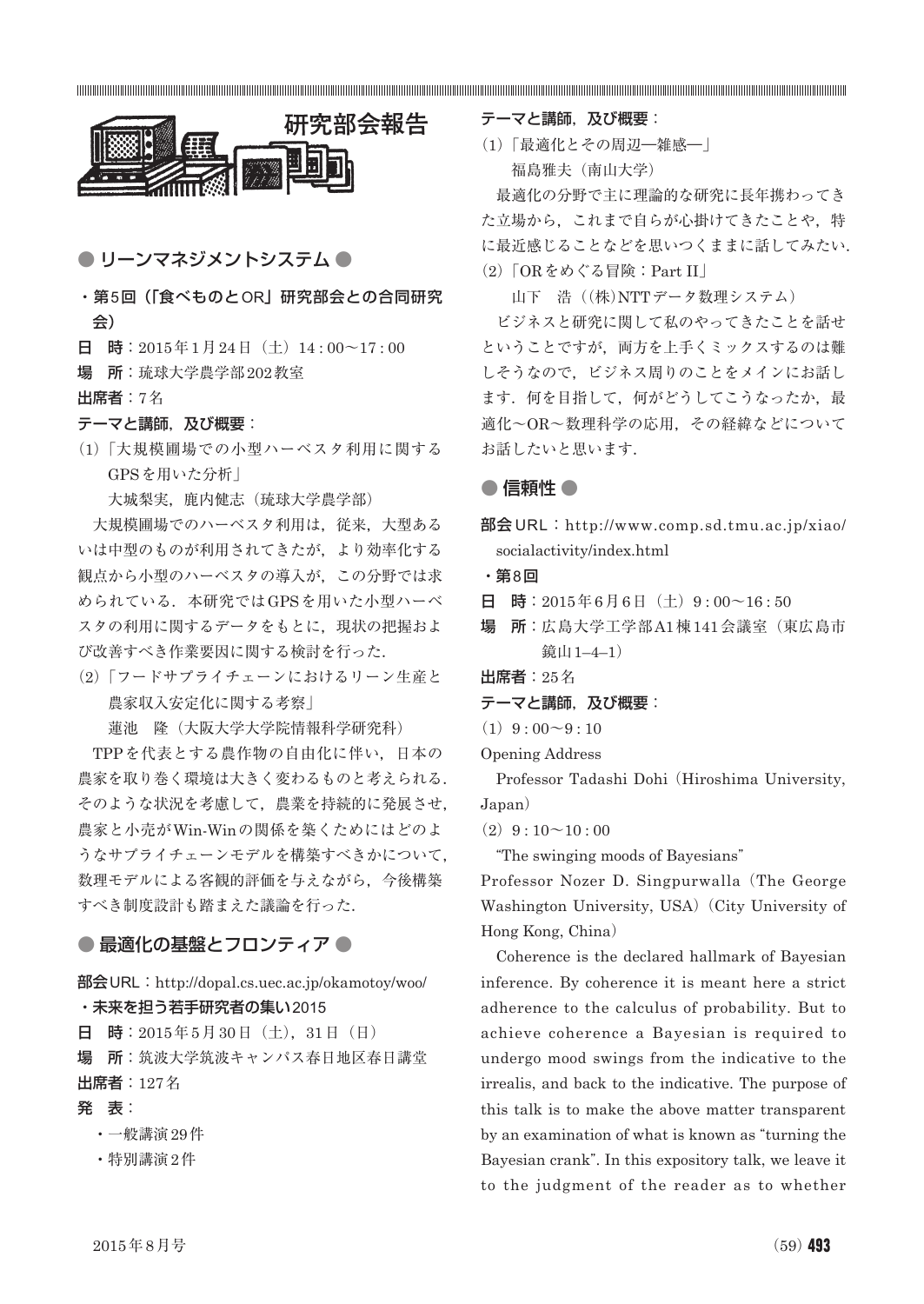coherence has been achieved in the sense claimed.

 $(3)$  10 : 00 ~ 10 : 50

"On some aspects of population dynamics in reliability"

Professor Maxim Finkelstein (University of Free State, South Africa)

We consider items that are incepted into operation having already a random (initial) age and define the corresponding remaining lifetime. We show that these lifetimes are identically distributed when the age distribution is equal to the equilibrium distribution of the renewal theory. Then we develop the population studies approach to the problem and generalize the setting in terms of stationary and stable populations. We obtain new stochastic comparisons for the corresponding population ages and remaining lifetimes. The effect of a random initial age on the failure rate of the remaining lifetime is illustrated via a simple example.

 $(4)$  10 :  $50 \sim 11 : 40$ 

"Parameter estimation and model selection for phase-type distributions"

Professor Hiroyuki Okamura (Hiroshima University, Japan)

In this talk, we present the computational methods for parameter estimation and model selection for phase-type (PH) distributions. PH distributions are one of the widest classes of the positive-valued distribution, and can approximate any positive-valued distributions. Since PH distributions are compatible with continuous-time Markov chains, PH distributions are used in reliability analysis to represent failure time distributions. In the talk, we introduce the computational approach for maximum likelihood estimation of PH distribution and discuss how to determine the number of phases from the statistical point of view.

11 : 40~13 : 00 Lunch Break

 $(5)$  13 : 00  $\sim$  13 : 50

"Reliability and performance of systems with reworking and backups"

Dr. Gregory Levitin (The Israel Electric Corporation Ltd., Israel University of Electronic Science and Technology of China)

This talk presents a series of recent works on systems subject to backups and dynamic reworking. Particularly, in such systems an element taking over the mission task after a failure must redo some portion of work already performed by the failed online element, which makes the actual mission time dynamic. The considered systems are widely used in applications such as computing and manufacturing, but have not been well studied in reliability theory. Different backup types (incremental and full) and policies (periodic and non-periodic) are discussed as well as different reworking system types (cold and warm standby, repairable). The influence of the reliability of the backup mechanism itself on the system performance is demonstrated. New recursive numerical algorithms are developed to evaluate the reliability, expected completion time and cost of missions performed by the studied systems. Some phenomena specific for backup systems are revealed. For example, standby systems with backups are non-coherent, which means that the system reliability has non-monotonic dependence on the reliability of individual elements. Another finding is that the mission reliability of such systems can be improved by preventive replacements even when the preventive replacement time is not lower than the corrective replacement time. Finally, several optimization problems that arise in backup systems are discussed: optimal backup distribution during the mission, optimal combination of backup distribution with standby elements activation sequencing, optimal combination of backup and preventive replacement schedule.

 $(6)$  13 :  $50 \sim 14 : 40$ 

"Multi-state systems and binary state systems" Professor Fumio Ohi (Nagoya Institute of Technology, Japan)

A well known model of a binary state system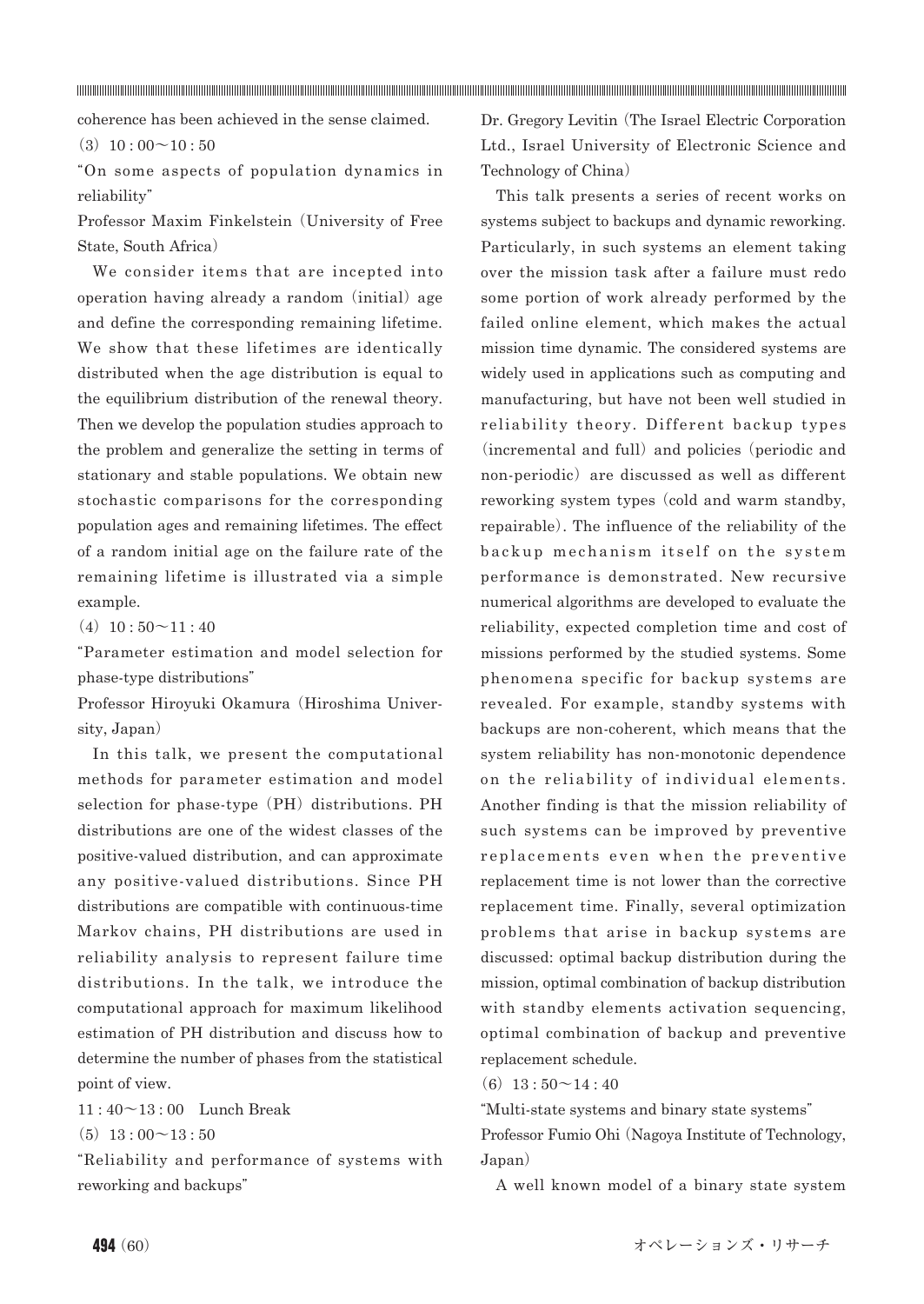assumes state spaces to be binary as  $\{0,1\}$ , where 0 and 1 respectively mean failure and normal states. We, however, may frequently observe cases in which components and systems can take intermediate states between total failure and perfectly functioning states, which require us to develop a theory of multi-state systems and stochastic evaluation methods. Recently many researchers have studied this case and proposed some effective methods for stochastic evaluation of systems. These methods, however, implicitly assume that we know the structure function of the system which corresponds a combination of states of the components and a state of the system. For determination of a structure function or equivalently minimal path or cut sets of a binary state system, we have a practical method called FTA, but for multi-state systems, we generally do not have such a method so far. In this presentation, using the FTA method, we try to present a procedure for determining structure functions of multi-state systems.

14 : 40~15 : 00 Tea Break

 $(7)$  15 : 00 ~ 15 : 50

"Probabilistic modeling of server breakdowns and efficiency optimization"

Professor Ji Hwan Cha (Ewha Womans University, Korea)

Web servers have to be protected against overload since overload can lead to a server breakdown, which in turn causes high response times and low throughput. In this article, a stochastic model for breakdowns of server systems due to overload is proposed and an admission control policy which protects Web servers by controlling the amount and rate of work entering the system is studied. Requests from the clients arrive at the server following a nonhomogeneous Poisson process and each requested job takes a random time to be completed. It is assumed that the breakdown rate of the server depends on the number of jobs which are currently being performed by the server. Based on the proposed model, the

reliability function and the breakdown rate function of the server system are derived. Furthermore, the long-run expected number of jobs completed per unit time is derived as the efficiency measure and the optimal admission control policy which maximizes the efficiency will be discussed.  $(8)$  15 : 50 ~ 16 : 40

"Wavelet analysis in software reliability engineering" Dr. Xiao Xiao (Tokyo Metropolitan University, Japan)

Wavelet transform is now an old story for image and signal processing specialists. It was Jean Morlet, a French geophysicist, who proposed the concept of wavelet analysis in 1982. After that, the main elements have been fixed by pioneering works of Yves F. Meyer, Stephane G. Mallat, and Ingrid Daubechies. During the last twenty years, wavelet has been applied successfully in a wide range of areas, such as signal processing, data compression, smoothing and image denoising. It also gathers attention of reliability engineering community in recent years. This talk reviews the recent published papers dealing with applications of wavelets in reliability engineering. Especially, I talk about how this attractive mathematical tool was introduced into software reliability engineering, followed by some evaluation results and remaining difficulties. Challenges to be addressed are summarized for a further discussion.

 $(9)$  16 : 40 ~ 16 : 50 Closing

# ● 不確実性環境下の意思決定モデリング ●

部会 URL: http://www.oit.ac.jp/or/

・第2回

- 日 時: 2015年6月13日 (土) 14:00~17:00
- 場 所:常翔学園大阪センター301教室(大阪市北区 梅田3–4–5毎日インテシオ3F)

出席者:26名

- テーマと講師, 及び概要:
- (1)「信号処理技術に基づくネットワーク計測手法」 松田崇弘(大阪大学)

信号処理理論はネットワーク計測の有効なアプロー チであり,例えば,スパース性の仮定が自然である計